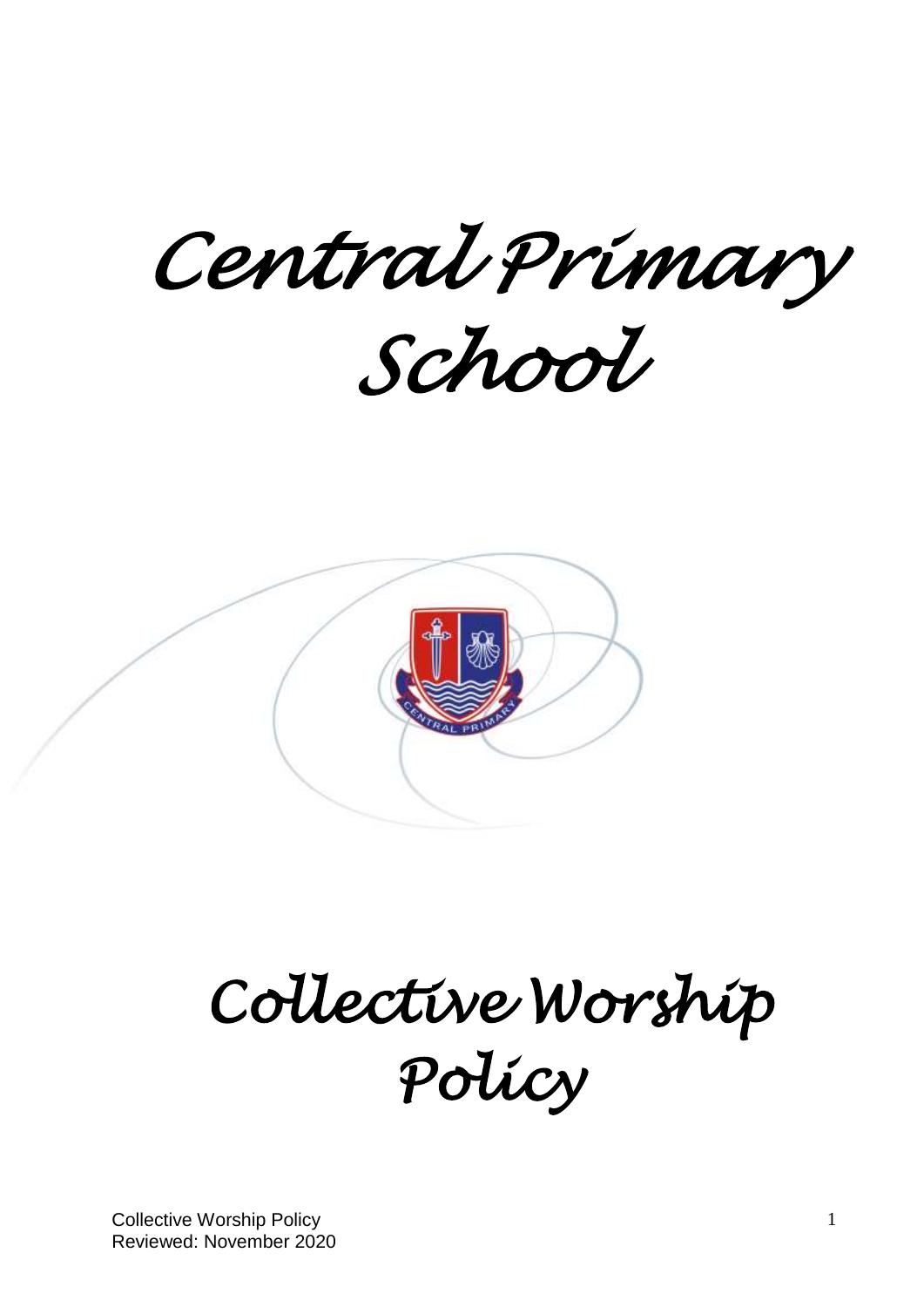## **Our motto: Children are Central.**

Due to Covid-19 pandemic, collective worship will only happen in accordance to the school's risk assessment.

## **Introduction**

It is a legal requirement that all registered school age pupils take part in an act of worship each day. While these acts of worship must be "wholly or mainly of a broadly Christian Character" for the majority of the time, they must also be "appropriate, having regard to the ages, aptitudes and family backgrounds of the pupils".

The faith background of both the staff and the child's family is respected at all times. Families who send their children to this Central Primary School are in the main 'nominally' Christian, and we do have some children from practising Christian families. There are a growing number of children who are from religions other than Christianity and non-religious backgrounds. We recognise that we have to consider the background that our children and it is not the practice of this school to preach to or convert the children.

The Head Teacher is responsible (under the School Standards and Framework Act 1998) for arranging the daily collective worship after consulting with the governing body. Parents of children at Central Primary have a right to withdraw their children from collective worship. If a parent asks for their child to be wholly or partly excused from attending collective worship at the school, we as a school will comply unless the request is withdrawn. Any parent who wishes to exercise this right should consult the head teacher and this will need to be confirmed in writing. Teachers may also withdraw from worship and should discuss this with the Head Teacher.

## **Some definitions**

## **Collective worship**

Worship from a faith tradition has a very specific definition. A school community is not a worshipping community and the law recognises this by requiring "collective" not "corporate" worship. Broadly, worship in school is more appropriately referred to as worth-ship. This might encompass what is offered in a spirit of admiration, celebration and respect to God and/or people of excellence, worthy of honour and by extension to concepts, principles and conduct which are worthy of celebration as examples of the highest achievements of the human spirit.

Worship defined in this way draws on literature, music, art, drama and other sources of inspiration and reflection for pupils and staff whose religious and cultural backgrounds are of any faith or none. In this way collective worship is inclusive not exclusive.

### **Worship of a broadly Christian character**

The majority of acts of worship must be of a "broadly Christian character", and those that are must reflect the broad traditions of Christian belief without being denominational. Paragraphs 60-63 of the DFE Circular 1/94 asks schools to define this as according a special status to Jesus Christ.

If we are to be inclusive in our worship in Central Primary School, taking the family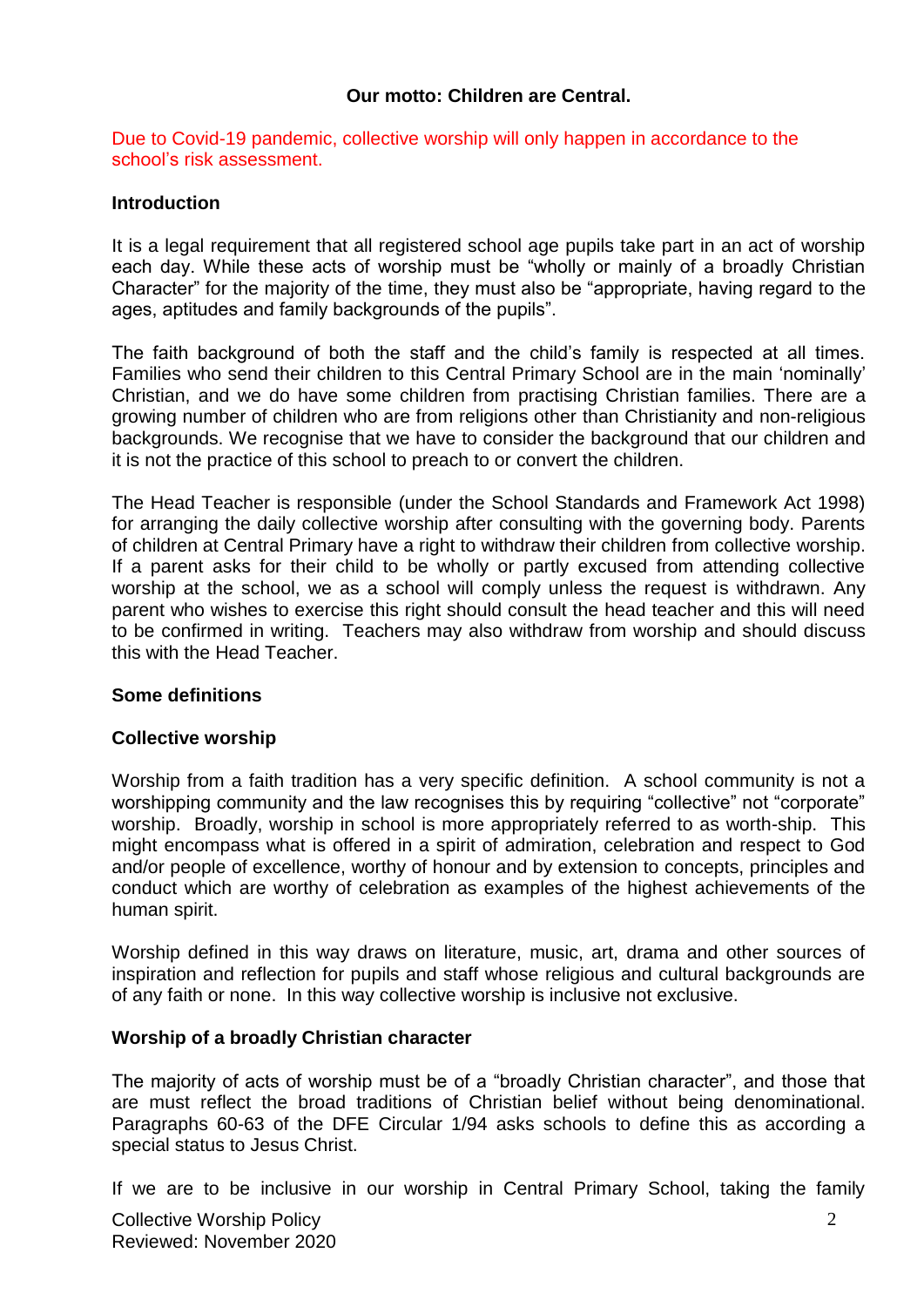backgrounds of the children into consideration, then, when according a special status to Jesus Christ, all pupils, whatever their beliefs, need to be respected. It is therefore appropriate in this school to tell stories of the life of Jesus, but inappropriate for all children to be required to address Him in prayer; just as it would be appropriate to tell stories of other religious figures from a range of religions but inappropriate to address them in prayer.

Many of the characteristics of Christianity are shared by all the faiths. It is important to concentrate on these as well as those specific to Christianity.

## **Values and Aims**

We believe at Central Primary that collective worship both supports and strengthens what we aim to do in every aspect of school life. Our caring ethos and the value which we place on the development of the whole child; spiritually, morally, socially, culturally and intellectually, is reflected in our worship. We value this special time in the school day for the space it gives children to develop a reflective approach to life and the ability to express their reflections in traditionally religious ways or any other appropriate manner.

Through our collective worship we aim to provide a caring and supporting environment for children to:

- Become increasingly aware of themselves as individuals and groups within the school and wider community;
- Grow in understanding of the feelings of the other people in everyday situations and beliefs;
- Explore the language which people use to express their feelings;
- Deepen their sense of wonder about the world around them;
- Grow in confidence when making a presentation to the group or whole school;
- Respond freely to religious and/or spiritual stimulus:
- Acknowledge diversity and affirm each person's life stance, whether it be religious or not.

Worship both reflects and nurtures the ethos of the whole school. It encompasses all aspects of school life and all areas of the curriculum so that every member of staff and every pupil may feel involved. In particular school worship at Central Primary develops the feeling of belonging to a community which is essential for personal development and spiritual growth.

# **Objectives**

We see school worship as an educational opportunity with clear objectives. We use this time to encourage pupils to:

- Show interest in, and a concern for, members of the school community;
- Celebrate special occasions together;
- Show concern for the daily happenings in school life, the local community, the wider world;
- Share appreciation of worthwhile projects undertaken by groups within the school;
- Explore and review the variety of values, attitudes, standards, manifested in religions and society;
- Reflect upon dimensions of human life  $-$  the wonderful, beautiful, joyful, heroic, humorous, tragic, sorrowful, solemn;
- Reflect on the way in which humankind has expressed the deepest spiritual feelings,

Collective Worship Policy Reviewed: November 2020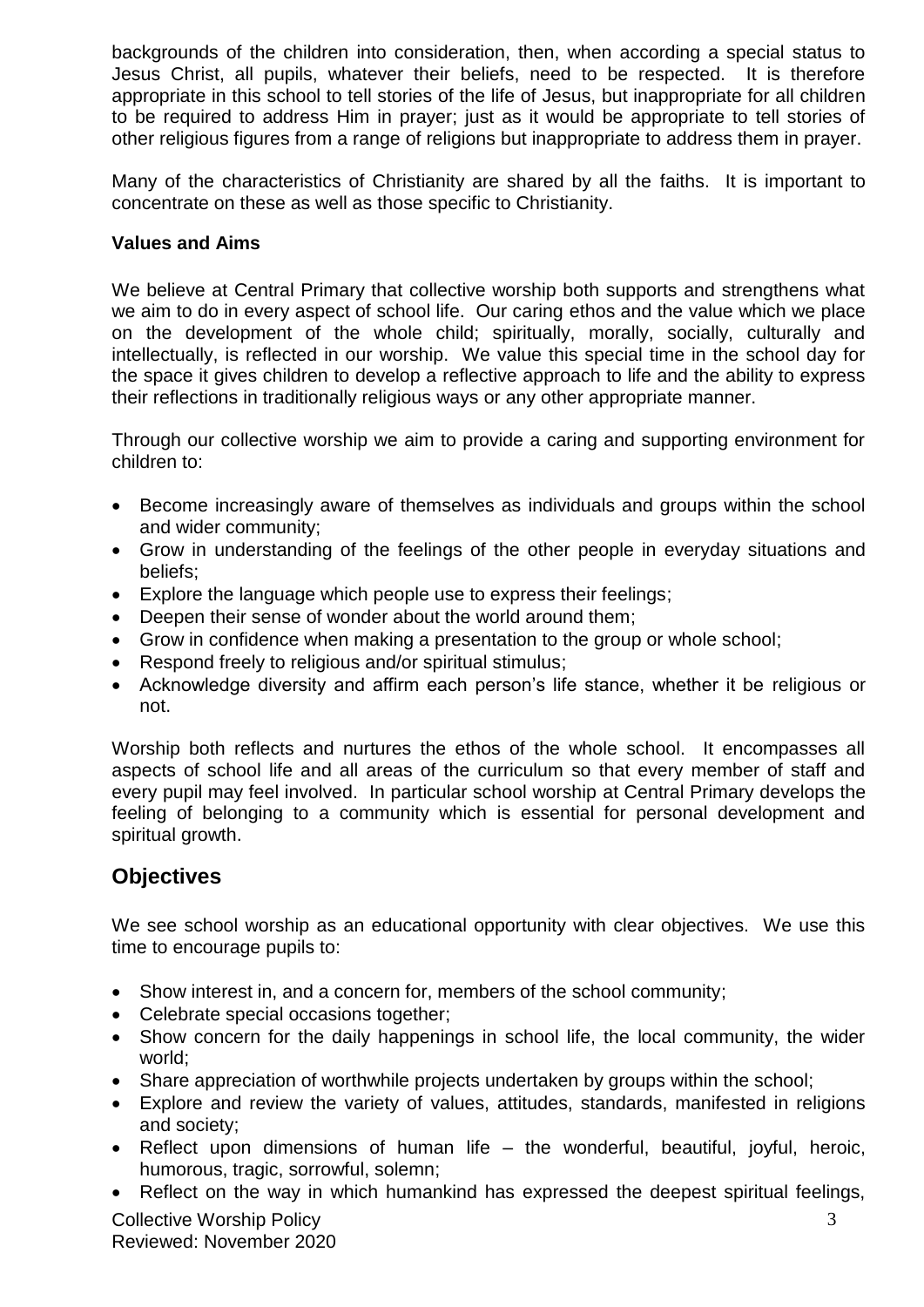through the creative and expressive arts, scientific discovery, religious practice, service to God and other people.

## **Planning**

At Central Primary collective worship generally takes place as part of our assembly time, helping to ensure that worship takes place within a broad educational framework. The whole school meets every day for a morning assembly usually lead by one of the leadership team. Occasionally we have separate key stage assemblies or class assemblies led by other members of staff where collective worship takes place.

The assembly timetable is divided into themes which encompass religious festivals, known national or international events, and aspects taken from the school calendar. Staff leading worship can then plan around the themes and a development of ideas can build up.

The use of prayer has led to a great deal of debate. We feel that prayer is a good way of enabling children to focus their thoughts. Nevertheless, pupils should not be required to say or affirm prayers in which they do not believe. As a compromise we say a school creed together following a time of reflection which may have a multitude of starting points. Our school creed is based on a poem used in a lot of schools.

## **Central Primary School Creed**

This is our school Let peace dwell here Let the room be filled with contentment Let love abide here Love of one another Love of mankind Love of life itself Let us remember As many hands build a house So many hearts make a school

We enjoy the fresh approach which visitors can bring to our school worship, but we require them to adhere to our values. All visitors are issued with this policy and, unless otherwise agreed, will fit into the theme for the week.

We believe that creating the right atmosphere is crucial to the quality of the worship. Therefore, the time is not over-dominated by school administration or moralising. We plan the time so that there is a verity in content and methods, allowing opportunity for quiet personal reflection/worship.

We choose from a range of methods, including:

- Pupil's contributions;
- Sacred and secular stories/readings:
- Dance/drama;
- Prayer/meditation/songs/hymns/music:
- Artefacts/natural materials;
- Visual aids/focal points;
- Dialogue/creative silence;
- Visitors.